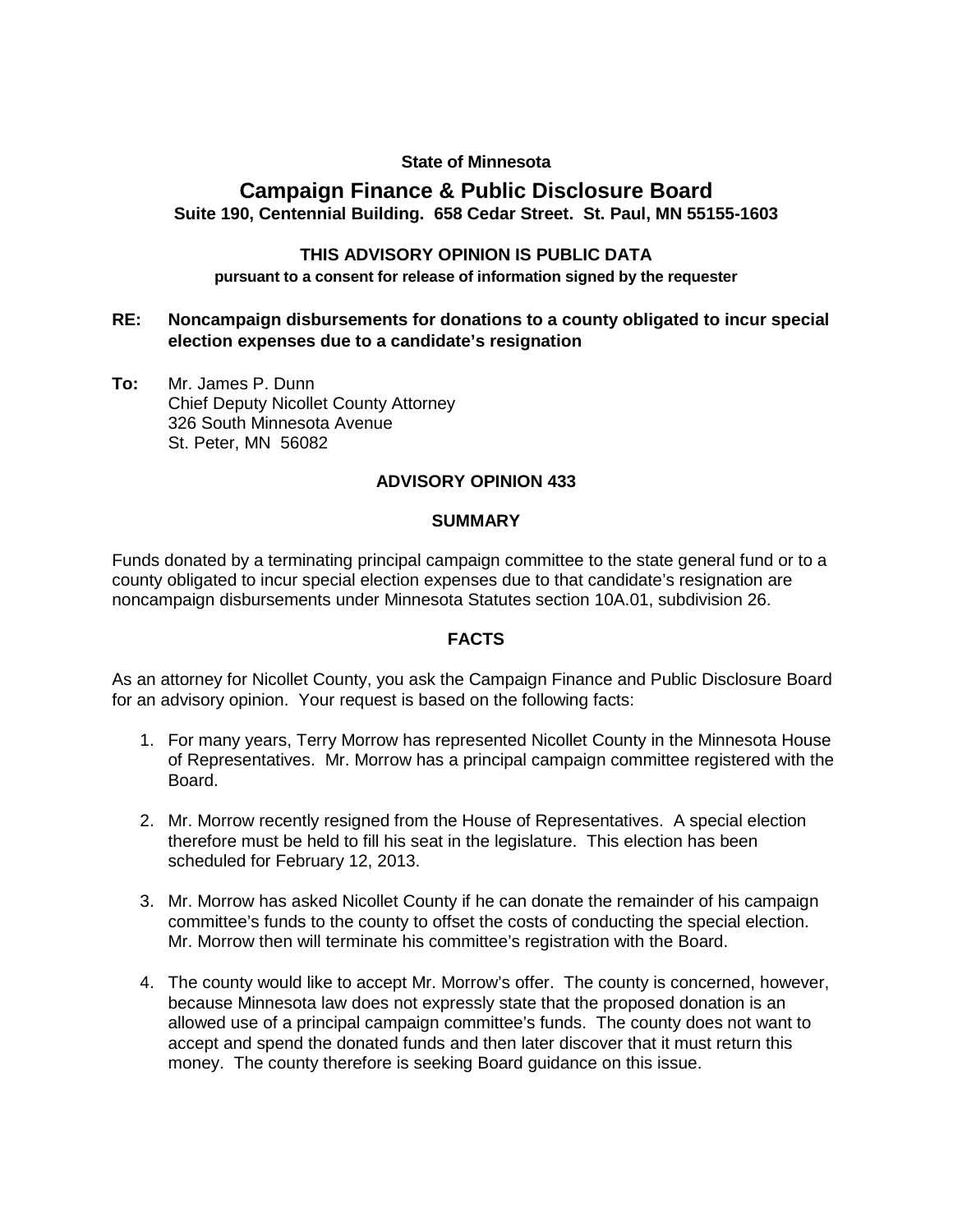# **Question**

Would funds donated to Nicollet County by Terry Morrow's terminating principal campaign committee be considered noncampaign disbursements under Chapter 10A?

#### **Opinion**

Minnesota Statutes section 211B.12 provides that the "use of money collected for political purposes is prohibited unless the use is reasonably related to the conduct of election campaigns, or is a noncampaign disbursement as defined in section 10A.01, subdivision 26."

The Campaign Finance and Public Disclosure Board does not have the authority to interpret Chapter 211B. The Board therefore cannot consider whether the proposed donation here would be permitted as a use of funds "reasonably related to the conduct of election campaigns."

The Board, however, does have the authority to administer Chapter 10A. Consequently, the Board can determine whether the proposed donation is a noncampaign disbursement under section 10A.01, subdivision 26. If the proposed donation is a noncampaign disbursement under Chapter 10A, it would be a permitted use of political funds under Minnesota Statutes section 211B.12.

Minnesota Statutes section 10A.01, subdivision 26, defines over 20 specific types of noncampaign disbursements. The proposed donation in this case does not fall within one of the specified categories.

Minnesota Statutes section 10A.01, subdivision 26, however, also gives the Board the authority to recognize new categories of noncampaign disbursements. Any new noncampaign disbursement must be for a "purpose other than to influence the nomination or election of a candidate or to promote or defeat a ballot question." The Board uses this authority with caution. Typically, a new category of noncampaign disbursements is consistent in some way with an existing noncampaign disbursement or with other provisions in Chapter 10A.

Historically, the Board has allowed terminating principal campaign committees to donate their money to the state general fund. *See* Minn. Stat. § 10A.24, subd. 1 (before principal campaign committee can terminate registration with Board, it must first dispose of all assets over \$100).

In these instances, the Board has directed the terminating committee to report the donation as a noncampaign disbursement because giving money to the state general fund is a purpose unrelated to the nomination or election of a candidate or the promotion or defeat of a ballot question. A donation from a terminating principal campaign committee to a county obligated to incur special election expenses due to that candidate's resignation would also be a purpose unrelated to the nomination or election of a candidate or the promotion or defeat of a ballot question.

Treating a donation from a terminating principal campaign committee to the state general fund or a county obligated to incur special election expenses due to that candidate's resignation as a noncampaign disbursement is consistent with other provisions in Chapter 10A. For example, Minnesota Statutes section 10A.324 requires candidate committees to return excess public subsidy payments to the state treasury. Minnesota Statutes section 10A.01, subdivision 26,